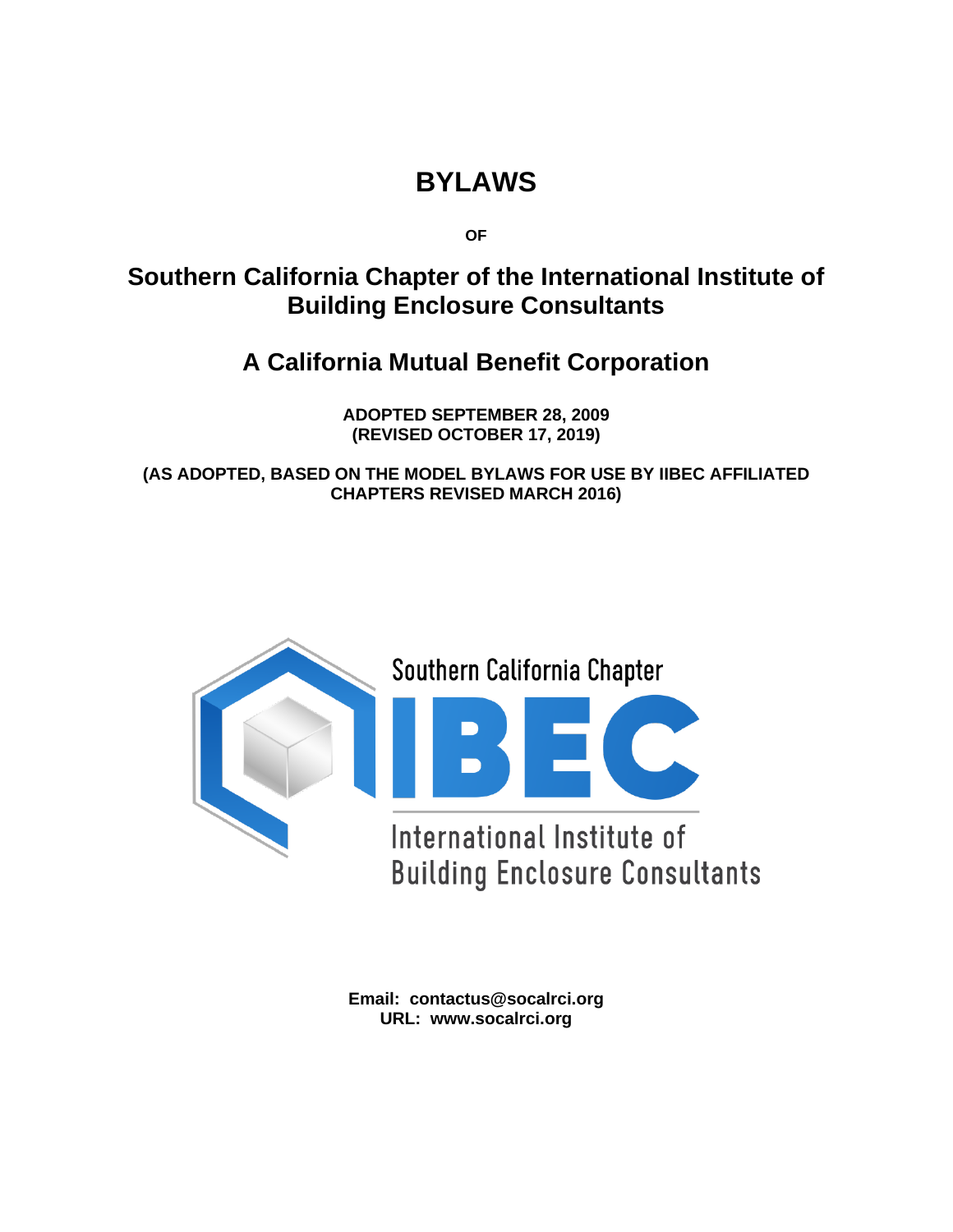## **TABLE OF CONTENTS**

| <b>ARTICLE I - NAME</b>                                        | $\mathbf{3}$            |
|----------------------------------------------------------------|-------------------------|
| <b>ARTICLE II - GOVERNING AUTHORITY</b>                        | 3                       |
| <b>ARTICLE III - PURPOSE AND POLICY</b>                        | 3                       |
| <b>ARTICLE IV - BOARD OF DIRECTORS</b>                         | $\mathbf{3}$            |
| <b>ARTICLE V - OFFICERS</b>                                    | $\overline{\mathbf{4}}$ |
| ARTICLE VI - NOMINATION AND ELECTION OF OFFICERS AND DIRECTORS | 5                       |
| <b>ARTICLE VII - MEMBERSHIP</b>                                | $6\phantom{1}6$         |
| <b>ARTICLE VIII - MEETINGS OF MEMBERS</b>                      | $6\phantom{1}6$         |
| <b>ARTICLE IX - FISCAL ADMINISTRATION</b>                      | $\overline{7}$          |
| <b>ARTICLE X - AUDIT</b>                                       | $\overline{7}$          |
| <b>ARTICLE XI- AWARDS</b>                                      | $\overline{7}$          |
| <b>ARTICLE XII - DISSOLUTION</b>                               | $\overline{7}$          |
| <b>ARTICLE XIII - AMENDMENTS</b>                               | 8                       |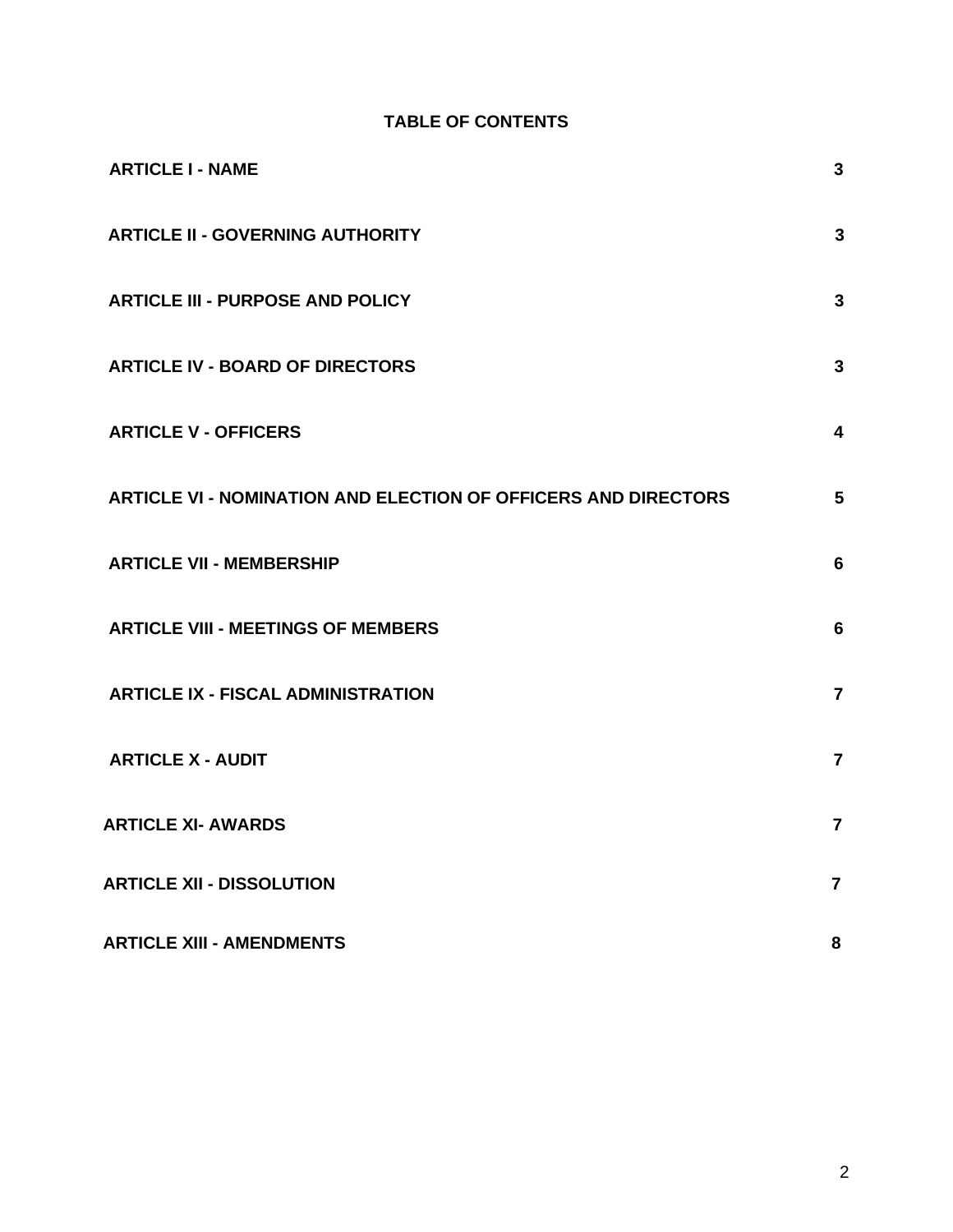### **ARTICLE I - NAME**

<span id="page-2-0"></span>

| Section 1. | The name of this organization is the Southern California Chapter of<br>the International Institute of Building Enclosure Consultants, a<br>corporation chartered in the local jurisdiction of California hereinafter<br>referred to as the "Chapter;" said Chapter being an Affiliate Chapter<br>of the International Institute of Building Enclosure Consultants,<br>hereinafter referred to as "IIBEC".                                                                                                                                                                                                                                                                                                                                                                                                                                  |
|------------|--------------------------------------------------------------------------------------------------------------------------------------------------------------------------------------------------------------------------------------------------------------------------------------------------------------------------------------------------------------------------------------------------------------------------------------------------------------------------------------------------------------------------------------------------------------------------------------------------------------------------------------------------------------------------------------------------------------------------------------------------------------------------------------------------------------------------------------------|
|            | <b>ARTICLE II - GOVERNING AUTHORITY</b>                                                                                                                                                                                                                                                                                                                                                                                                                                                                                                                                                                                                                                                                                                                                                                                                    |
| Section 1. | The Chapter is governed and operated in accordance with the laws<br>of the State of California, provisions of IIBEC Bylaws, these Bylaws,<br>the regulations and requirements for the conduct of Chapters of<br>IIBEC as adopted from time to time by the IIBEC Board, and the<br>rules and instructions of the Chapter Board of Directors issued<br>through its Officers.                                                                                                                                                                                                                                                                                                                                                                                                                                                                 |
|            | <b>ARTICLE III - PURPOSE AND POLICY</b>                                                                                                                                                                                                                                                                                                                                                                                                                                                                                                                                                                                                                                                                                                                                                                                                    |
| Section 1  | The purpose of the Chapter is to provide a medium at a local level<br>for advancement of the objectives of IIBEC, to promote closer<br>relations and cooperation among the professions, contractors,<br>manufacturers, trade associations and societies which are engaged<br>in, or directly connected with, the building construction industry.                                                                                                                                                                                                                                                                                                                                                                                                                                                                                           |
| Section 2. | The name, funds or influence of the Chapter may be used only in<br>support of IIBEC objectives and those objectives stated herein.                                                                                                                                                                                                                                                                                                                                                                                                                                                                                                                                                                                                                                                                                                         |
| Section 3. | The Chapter endorses a nondiscrimination policy as to membership<br>and does not restrict membership based on a classification ratio or<br>any other practice.                                                                                                                                                                                                                                                                                                                                                                                                                                                                                                                                                                                                                                                                             |
|            | <b>ARTICLE IV - BOARD OF DIRECTORS</b>                                                                                                                                                                                                                                                                                                                                                                                                                                                                                                                                                                                                                                                                                                                                                                                                     |
| Section 1. | The management and direction of the Chapter shall be delegated<br>exclusively to its Board of Directors, hereinafter referred to as the<br>'Board." The Board shall execute the responsibilities outlined in the<br>Chapter Bylaws.                                                                                                                                                                                                                                                                                                                                                                                                                                                                                                                                                                                                        |
| Section 2. | The preferred Board of Directors shall be comprised of the following<br>members: The President, Vice-President, Immediate Past President,<br>Secretary, Treasurer, and at least two but no more than six<br>Directors-at-Large. The IIBEC Region Director shall serve as an<br>ex-officio member of the Chapter Board of Directors, with<br>membership on the board automatically renewing each year<br>and extending to newly elected or appointed IIBEC Region<br>Directors. A Liaison shall represent each Chapter Branch and<br>The Board<br>shall execute<br>one-year term.<br>the<br>serve<br>a<br>responsibilities outlined in the Chapter Bylaws, combining duties<br>where officers are not elected because of a smaller board size. A<br>majority of the Board shall be Consultant Members as defined in<br><b>IIBEC Bylaws.</b> |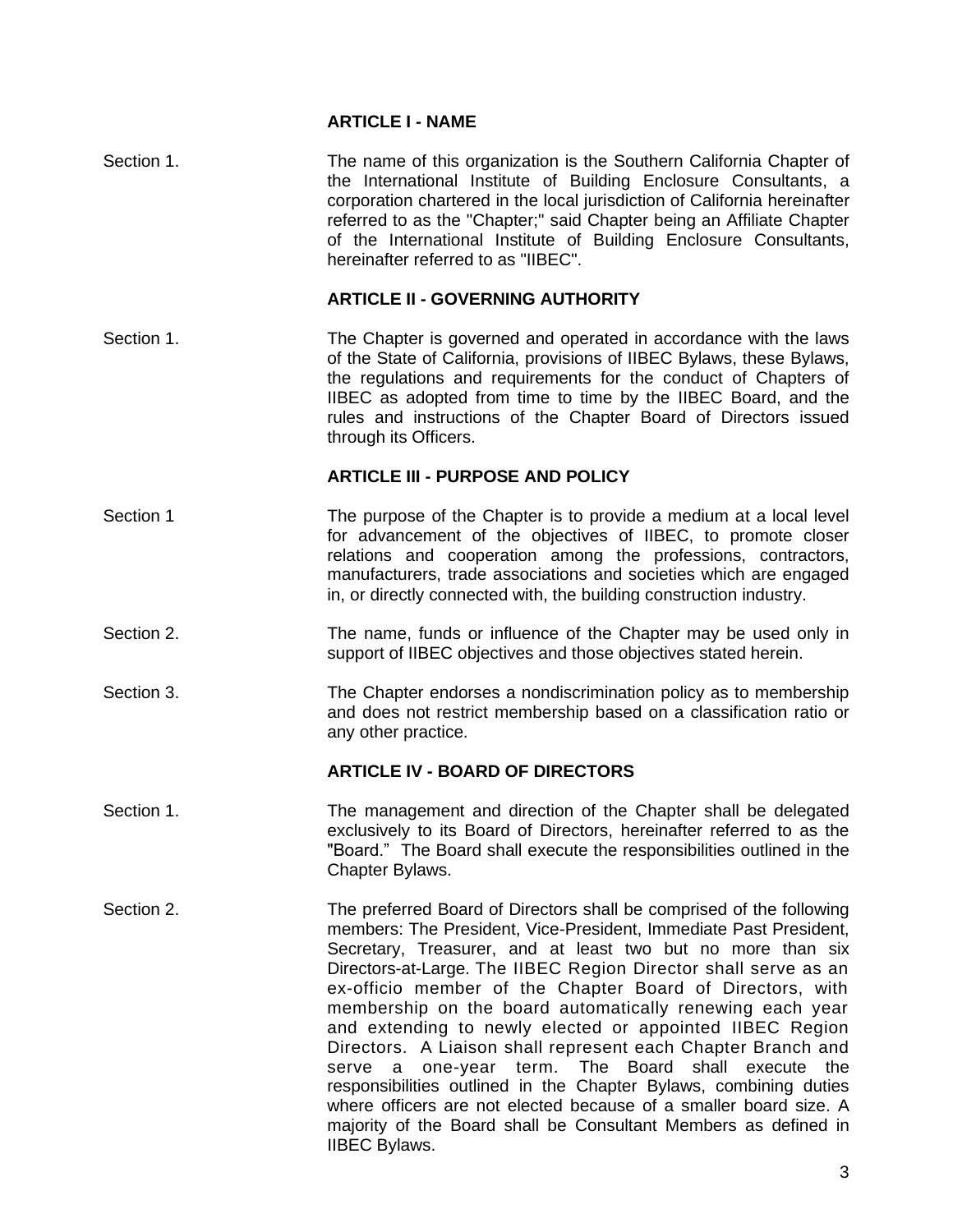| Section 3.  | The Immediate Past President, the IIBEC Region Director and the<br>Chair of the meeting are nonvoting members of the Board. The Chair<br>of the meeting is entitled to vote when the vote is by ballot or in<br>cases where the vote is tied.                                                                                                                       |
|-------------|---------------------------------------------------------------------------------------------------------------------------------------------------------------------------------------------------------------------------------------------------------------------------------------------------------------------------------------------------------------------|
| Section 4.  | The Board, through the action of authority delegated to the<br>Membership Chair, shall receive and promptly accept applications<br>for membership in the Chapter received from prospective members<br>meeting the qualifications for IIBEC membership; may accept<br>resignations for the Chapter; and shall promptly report its actions on<br>membership to IIBEC. |
| Section 5.  | The Board shall select all standing and special committees, and<br>duties, and authorize compensation or justifiable<br>designate<br>expenses. All committee Chairs shall be members of the Chapter.                                                                                                                                                                |
| Section 6.  | The Board shall schedule quarterly business meetings. Special<br>meetings shall be held upon the call of the President, or three<br>members of the Board, upon five days written notice.                                                                                                                                                                            |
| Section 7.  | A majority of the Board, excluding ex-officio members shall<br>constitute a quorum.                                                                                                                                                                                                                                                                                 |
| Section 8.  | Should a vacancy occur in any office of the Chapter, except that of<br>President or Vice-President, the Board shall by two-thirds affirmative<br>vote of its total membership fill such vacancy by appointment of a<br>member eligible by all other criteria, for the duration of the unexpired<br>term.                                                            |
| Section 9.  | Should a vacancy occur in the office of President, the Vice President<br>shall assume the office of President for the duration of the unexpired<br>term. The Vice-President chair vacancy will be filled in accordance<br>with Section 10 of this Article.                                                                                                          |
| Section 10. | Should a vacancy occur in the office of Vice-President, a nominating<br>committee appointed by the Board shall make nominations to fill the<br>vacancy in accord with applicable provisions of Article VI of these<br>Bylaws.                                                                                                                                       |
|             | <b>ARTICLE V - OFFICERS AND DIRECTORS-AT-LARGE</b>                                                                                                                                                                                                                                                                                                                  |
| Section 1.  | The President shall serve as Chair of the Board of Directors, shall<br>serve as Chair of the meeting at Chapter meetings, shall select the<br>Chairs of temporary committees shall appoint delegates to the<br>annual meeting of IIBEC, shall be an ex-officio member of all<br>committees, and shall sign all agreements and formal instruments.                   |
| Section 2.  | The Vice-President shall assist the President in the administration of<br>Chapter business. The Vice-President shall be an ex-officio member<br>of all committees reporting to the Office.                                                                                                                                                                          |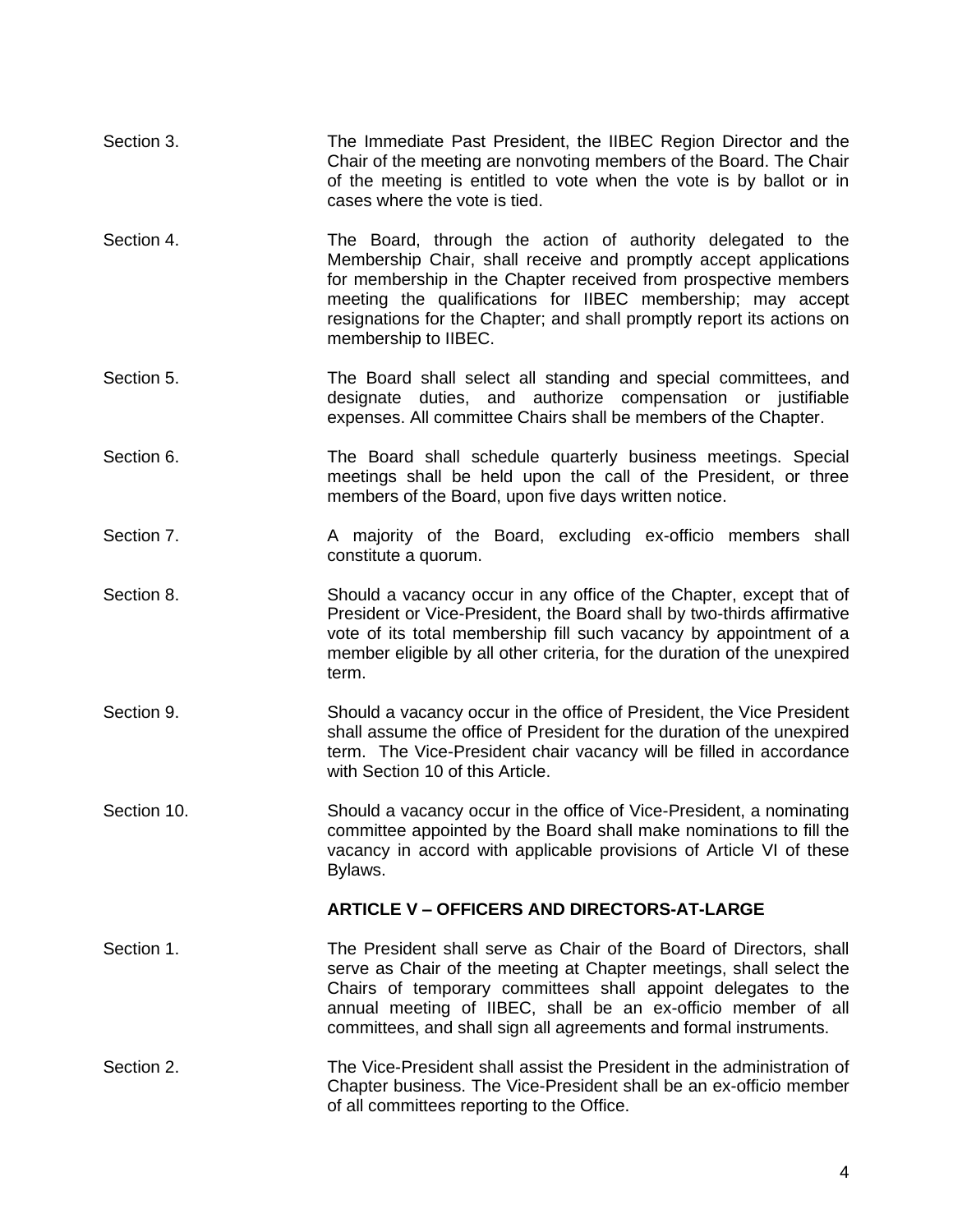- Section 3. The Vice-President shall assist the President as directed by the President in the administration of Chapter business.
- Section 4. The Vice-President shall serve as Chair of the Chapter meetings and meetings of the Board upon absence of the President.
- Section 5. The Secretary shall send notices at least five days in advance of special meetings of the Board and the Chapter and shall keep accurate minutes of all regular and special meetings. The Secretary shall handle all correspondence; shall keep a roster of members and committees; shall prepare and co-sign all agreements and formal instruments, except those pertaining to the office of Treasurer, and shall submit a report of his office at the annual meeting. At the discretion of the Board of Directors, the duties of the Secretary may be assigned in whole or in part to a professional management service.
- Section 6. The Treasurer shall collect and receipt for monies and securities, deposit funds and disburse and dispose of the same, subject to the direction of the Board; shall keep accurate books of account and shall submit a report of his office at the annual meeting, and at meetings of the Board. All chapter disbursements are to be done by check with two authorized signatures. At the discretion of the Board of Directors, the duties of the Treasurer may be assigned in whole or in part to a professional management service.
- Section 7. **Directors-at-large represent the interest of the consultant, industry,** or associate populations. The Board must have at least one Consultant Director and one Industry or Associate Director at all times.

#### **ARTICLE VI - NOMINATION AND ELECTION OF OFFICERS AND DIRECTORS**

- <span id="page-4-0"></span>Section 1. **All officers and directors-at-large of this Chapter shall be elected by** a vote of the voting membership.
- Section 2. **CHECR** Officers shall take office January 1st and shall serve in that position for a term of one year. The Vice-President shall be President-elect.
- Section 3. **Each elected officer shall take office January 1st and shall serve for a** term of one year, except for Directors, whose terms shall be two years.
- Section 3. The Vice-President shall assume to the office of President at the conclusion of the term of President.
- Section 4. The Board shall appoint a nominating Committee not later than March 1st. The Nominating Committee shall prepare a list of nominees, showing at least one name for each elective office of the Board due to become vacant. The Committee shall present the list to the Chapter members by mail not later than September 15th. At this time, the members may present nominations from the field. If no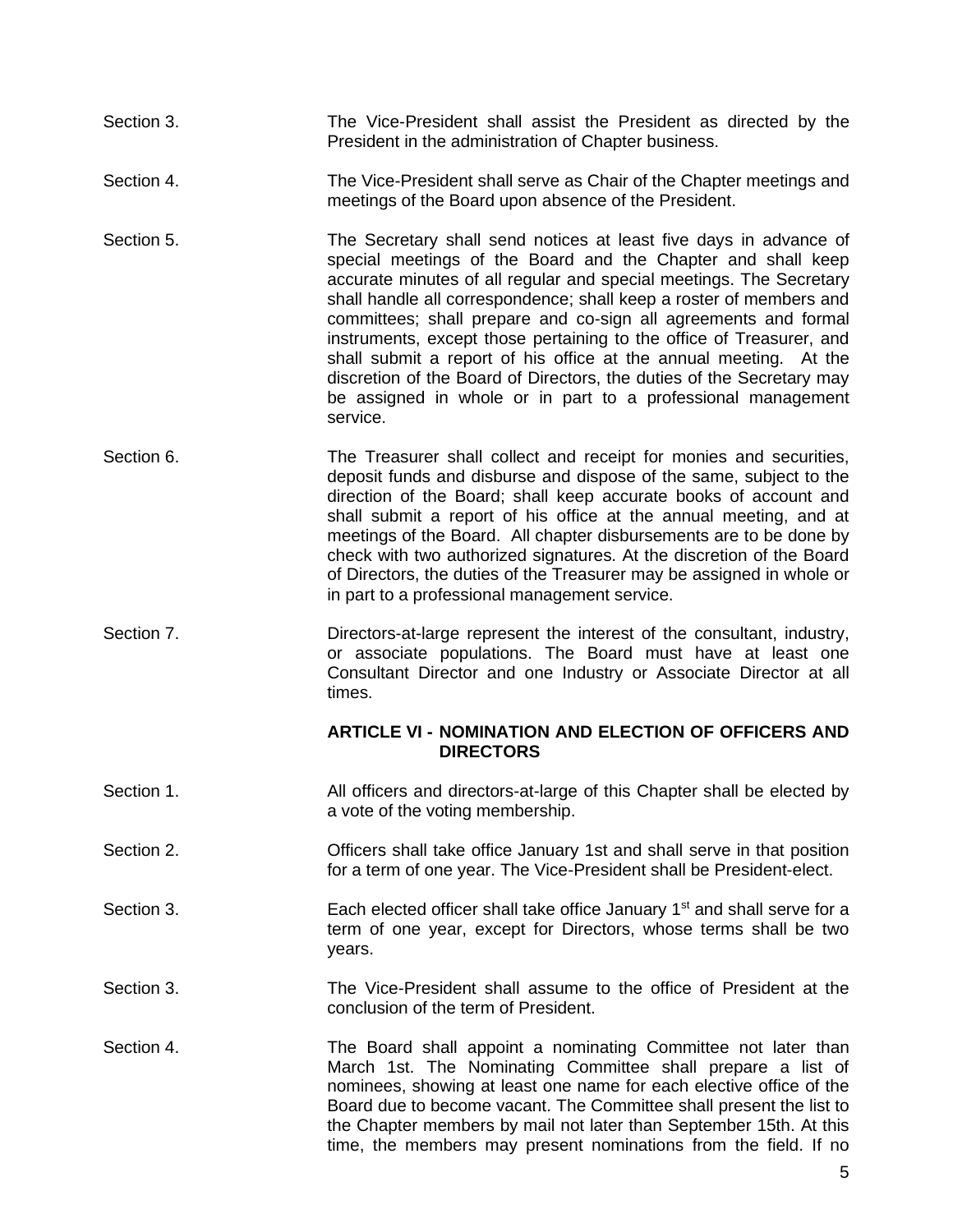<span id="page-5-0"></span>

|            | nominees are presented, nominations may be closed and nominees<br>elected by members present at the next scheduled Chapter meeting.<br>The Nominating Committee shall prepare the ballot, which shall<br>include the original list of nominees and those nominated from the<br>field, and shall submit a copy thereof, together with a notice of the<br>time and place of the meeting at which the ballots will be cast and<br>then counted, to each member of the Chapter at least two weeks<br>prior to such meeting. This meeting shall be held not later than the<br>month of December. |
|------------|---------------------------------------------------------------------------------------------------------------------------------------------------------------------------------------------------------------------------------------------------------------------------------------------------------------------------------------------------------------------------------------------------------------------------------------------------------------------------------------------------------------------------------------------------------------------------------------------|
| Section 5. | The vote shall be taken and ballots shall be counted at the meeting<br>by tellers appointed by the Chair of the meeting and the results shall<br>be reported to the members.                                                                                                                                                                                                                                                                                                                                                                                                                |
| Section 6. | A Chapter Branch Liaison shall be elected by the branch members<br>to serve on the Chapter Board of Directors for a one-year term, if<br>applicable.                                                                                                                                                                                                                                                                                                                                                                                                                                        |
| Section 7. | Not later than December 31, the Chapter Secretary shall notify the<br>Region Director and the IIBEC Office of the results of the election,<br>and shall submit to them a complete listing of the Chapter Officers<br>for the coming year, with their addresses and phone numbers.                                                                                                                                                                                                                                                                                                           |
|            | <b>ARTICLE VII - MEMBERSHIP</b>                                                                                                                                                                                                                                                                                                                                                                                                                                                                                                                                                             |
| Section 1. | The qualifications for membership shall conform to the requirements<br>of the Bylaws of IIBEC. All members in good standing with IIBEC<br>are eligible to be members of this chapter provided they have a<br>business interest in the Southern California area.                                                                                                                                                                                                                                                                                                                             |
| Section 2. | Membership in IIBEC is prerequisite to membership in the Chapter.                                                                                                                                                                                                                                                                                                                                                                                                                                                                                                                           |
| Section 3. | The provisions of IIBEC Bylaws for disqualifications, suspensions,<br>expulsions and reinstatement shall govern for the Chapter.                                                                                                                                                                                                                                                                                                                                                                                                                                                            |
| Section 4. | The Chapter Board of Directors may establish Chapter Branches.<br>The Chapter Board of Directors will determine the geographic<br>boundary of each Branch. Up to six (6) Branches may form part of<br>one Chapter.                                                                                                                                                                                                                                                                                                                                                                          |
| Section 5. | When a Chapter Branch reaches a sustained membership base and<br>wishes to form a new Chapter, notification of such intent to the<br>Chapter Board of Directors will be required a minimum of two (2)<br>months prior to the year-end Chapter Board of Directors meeting.                                                                                                                                                                                                                                                                                                                   |
|            | <b>ARTICLE VIII - MEETINGS OF MEMBERS</b>                                                                                                                                                                                                                                                                                                                                                                                                                                                                                                                                                   |
| Section 1. | The annual meeting of the Chapter shall be held during the 1st<br>Quarter, at which time committee reports shall be submitted, the<br>Secretary shall submit a report on the activities of the Chapter during<br>the past term of office, and the Treasurer shall submit an annual<br>report on the finances of the Chapter. A copy of these reports shall<br>be sent to the Region Director.                                                                                                                                                                                               |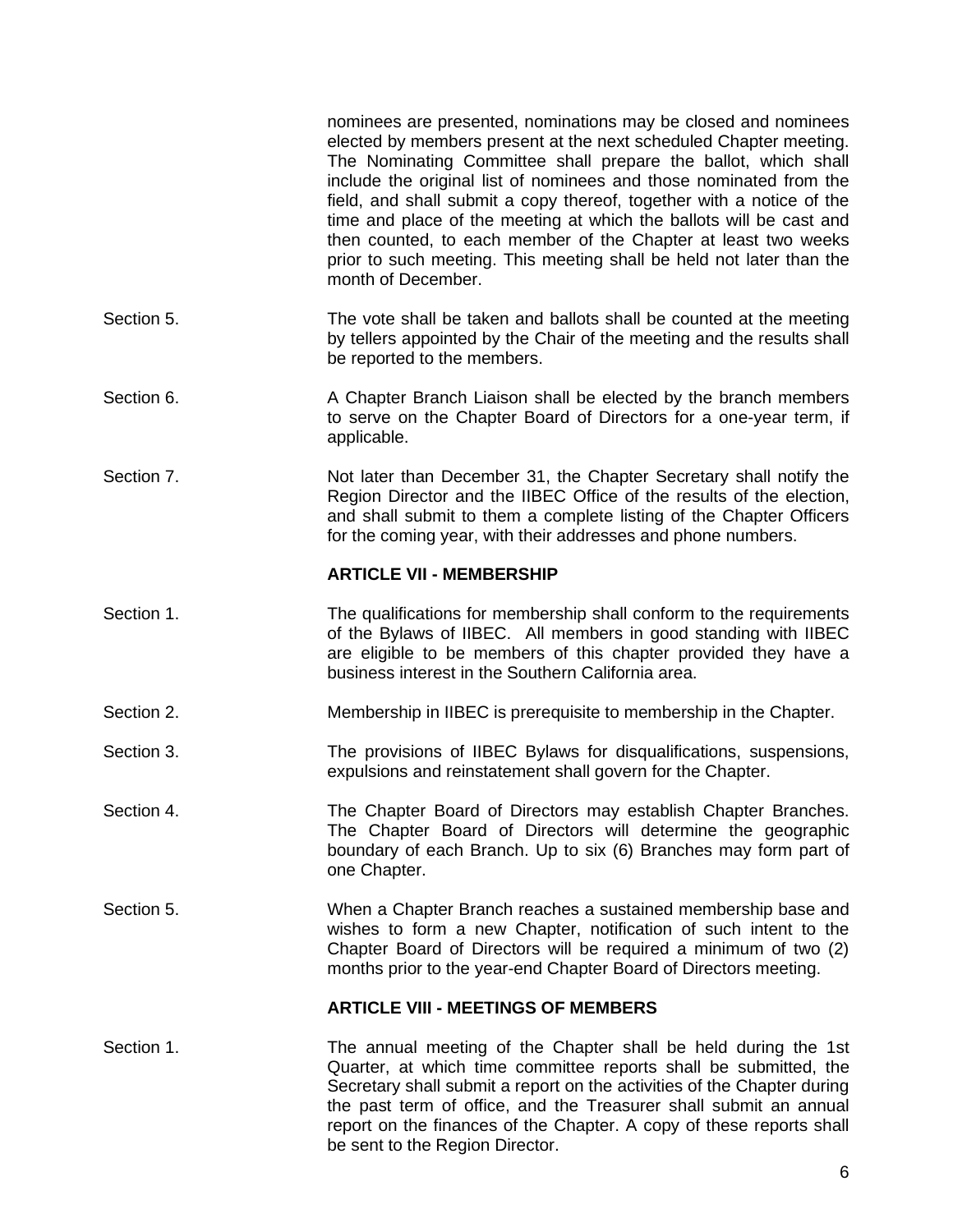| Section 2. | Regular meetings shall be held during the $2^{nd} - 4^{th}$ quarters, except<br>when otherwise decreed by the Board of Directors. Not less than<br>three (3) regular meetings shall be held in the fiscal year.                                                            |
|------------|----------------------------------------------------------------------------------------------------------------------------------------------------------------------------------------------------------------------------------------------------------------------------|
| Section 3. | Special meetings may be called whenever the majority of the Board<br>deems it necessary, or upon written request by not less than two-<br>tenths of the Chapter membership. The business at special meetings<br>shall be limited to that for which the meeting was called. |
| Section 4. | Copies of the minutes of regular and special meetings of the chapter<br>and of the branch(es) shall be distributed to the members of the<br>Board and shall be mailed to the Region Director.                                                                              |
| Section 5. | These Bylaws, together with the applicable provisions of the Bylaws<br>of IIBEC and Robert's Rules of Order, newly revised shall govern the<br>conduct of business of the Chapter.                                                                                         |
|            | <b>ARTICLE IX - FISCAL ADMINISTRATION</b>                                                                                                                                                                                                                                  |
| Section 1. | The fiscal year shall be from January 1 to December 31.                                                                                                                                                                                                                    |
| Section 2. | The annual Chapter dues, payable in advance on each member's<br>anniversary date each year, shall be set by the Board.                                                                                                                                                     |
| Section 3. | Annual dues notices shall be mailed by the Chapter at least two<br>months in advance of each member's anniversary date and are<br>payable when rendered. Initial dues shall accompany the<br>membership application.                                                       |
| Section 4. | All chapter branch finances are the responsibility of the Chapter<br>Board of Directors.                                                                                                                                                                                   |
|            | <b>ARTICLE X - AUDIT</b>                                                                                                                                                                                                                                                   |
| Section 1. | The Board shall appoint a committee to audit the books and<br>transactions of the Treasurer at the close of the fiscal year. This<br>report shall be read at a meeting of the Board.                                                                                       |
| Section 2. | If directed to do so by IIBEC, the Chapter Board shall require that a<br>fidelity bond be maintained in an amount not less than the amount of<br>the Chapter treasury; naming all Board members having access to<br>Chapter funds.                                         |
|            | <b>ARTICLE XI - AWARDS</b>                                                                                                                                                                                                                                                 |
| Section 1. | Awards and Installation Banquet: The last general meeting of the<br>Chapter in the fiscal year shall be designated for awards<br>presentations and installation of new officers.                                                                                           |
| Section 2. | The President shall appoint a Chapter Awards Committee not later<br>March 31st. This committee shall comprise not less than three (3)<br>members, one of whom shall be the current President. The Awards                                                                   |